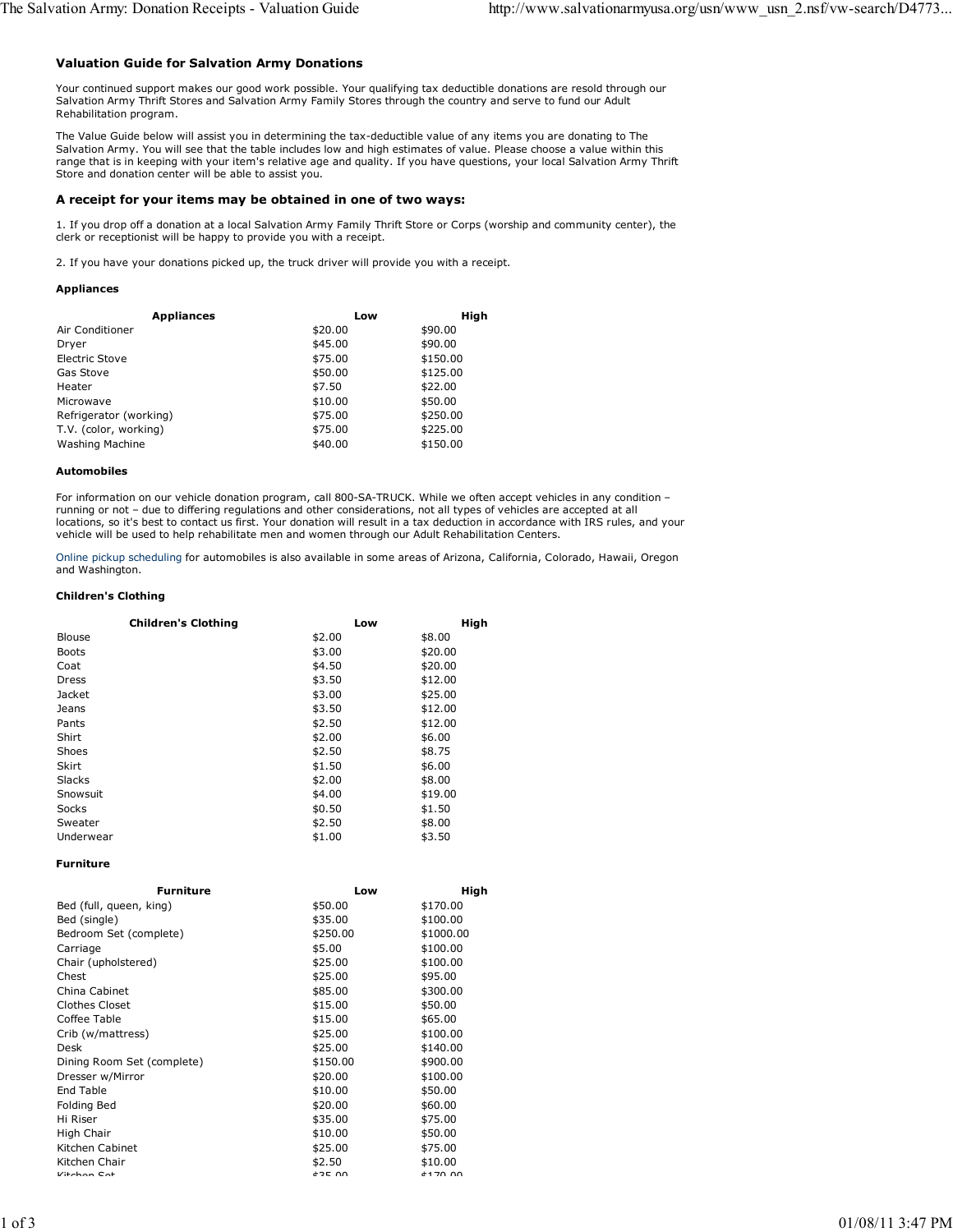| NILLIEII JEL                 | <b>JJJ.UU</b> | <b>DIV.UU</b> |
|------------------------------|---------------|---------------|
| Mattress (double)            | \$12.50       | \$75.00       |
| Mattress (single)            | \$15.00       | \$35.00       |
| Playpen                      | \$3.75        | \$30.00       |
| Rugs                         | \$20.00       | \$90.00       |
| Secretary                    | \$50.00       | \$140.00      |
| Sleeper Sofa (with mattress) | \$85.00       | \$300.00      |
| Sofa                         | \$35.00       | \$200.00      |
| Trunk                        | \$5.00        | \$70.00       |
| Wardrobe                     | \$20.00       | \$100.00      |
|                              |               |               |

## Household Goods

| <b>Household Goods</b> | Low     | High     |
|------------------------|---------|----------|
| Bakeware               | \$1.00  | \$3.00   |
| Bedspread/Quilt        | \$3.00  | \$24.00  |
| Blanket                | \$3.00  | \$15.00  |
| Chair/Sofa Cover       | \$15.00 | \$35.00  |
| Coffeemaker            | \$4.00  | \$15.00  |
| Curtains               | \$1.50  | \$12.00  |
| Drapes                 | \$6.50  | \$40.00  |
| Fireplace Set          | \$20.00 | \$80.00  |
| Floor Lamp             | \$6.00  | \$50.00  |
| Glass/Cup              | \$0.50  | \$1.50   |
| Griddle                | \$4.00  | \$12.00  |
| Kitchen Utensils       | \$0.50  | \$1.50   |
| Lamp                   | \$5.00  | \$75.00  |
| Mixer/Blender          | \$5.00  | \$20.00  |
| Picture/Painting       | \$5.00  | \$200.00 |
| Pillow                 | \$2.00  | \$8.00   |
| Plate                  | \$0.50  | \$3.00   |
| Pot/Pan                | \$1.00  | \$3.00   |
| Sheets                 | \$2.00  | \$8.00   |
| Throw Rug              | \$1.50  | \$12.00  |
| Towels                 | \$0.50  | \$4.00   |

# Men's Clothing

|             | <b>Men's Clothing</b> | Low     | High    |
|-------------|-----------------------|---------|---------|
| Jacket      |                       | \$7.50  | \$25.00 |
| Overcoat    |                       | \$15.00 | \$60.00 |
| Pajamas     |                       | \$2.00  | \$8.00  |
| Raincoat    |                       | \$5.00  | \$20.00 |
| Shirt       |                       | \$2.50  | \$12.00 |
| Shoes       |                       | \$3.50  | \$25.00 |
| Shorts      |                       | \$3.50  | \$10.00 |
| Slacks      |                       | \$5.00  | \$12.00 |
| Suit        |                       | \$15.00 | \$60.00 |
| Sweater     |                       | \$2.50  | \$12.00 |
| Swim Trunks |                       | \$2.50  | \$8.00  |
| Tuxedo      |                       | \$10.00 | \$60.00 |
| Undershirt  |                       | \$1.00  | \$3.00  |
| Undershort  |                       | \$1.00  | \$3.00  |

### Miscellaneous

| <b>Miscellaneous</b> | Low      | High     |
|----------------------|----------|----------|
| Answering Machine    | \$10.00  | \$30.00  |
| Bicycle              | \$5.00   | \$80.00  |
| <b>Board Game</b>    | \$1.00   | \$3.00   |
| Book (paperback)     | \$0.75   | \$1.50   |
| Book (hardback)      | \$1.00   | \$3.00   |
| CD                   | \$2.00   | \$5.00   |
| Computer Monitor     | \$5.00   | \$50.00  |
| Computer Printer     | \$5.00   | \$150.00 |
| Computer System      | \$100.00 | \$400.00 |
| Copier               | \$40.00  | \$200.00 |
| <b>DVD</b>           | \$2.00   | \$5.00   |
| DVD Player/VCR       | \$8.00   | \$15.00  |
| Edger                | \$5.00   | \$25.00  |
| Golf Clubs           | \$2.00   | \$25.00  |
| Ice Skates           | \$3.00   | \$15.00  |
| Luggage              | \$5.00   | \$15.00  |
| Mower                | \$25.00  | \$100.00 |
| Mower (riding)       | \$100.00 | \$300.00 |
| Radio                | \$7.50   | \$50.00  |
| Roller Blades        | \$3.00   | \$15.00  |
| Sewing Machine       | \$15.00  | \$85.00  |
| Stereo               | \$15.00  | \$75.00  |
| Stuffed Animal       | \$0.50   | \$1.00   |